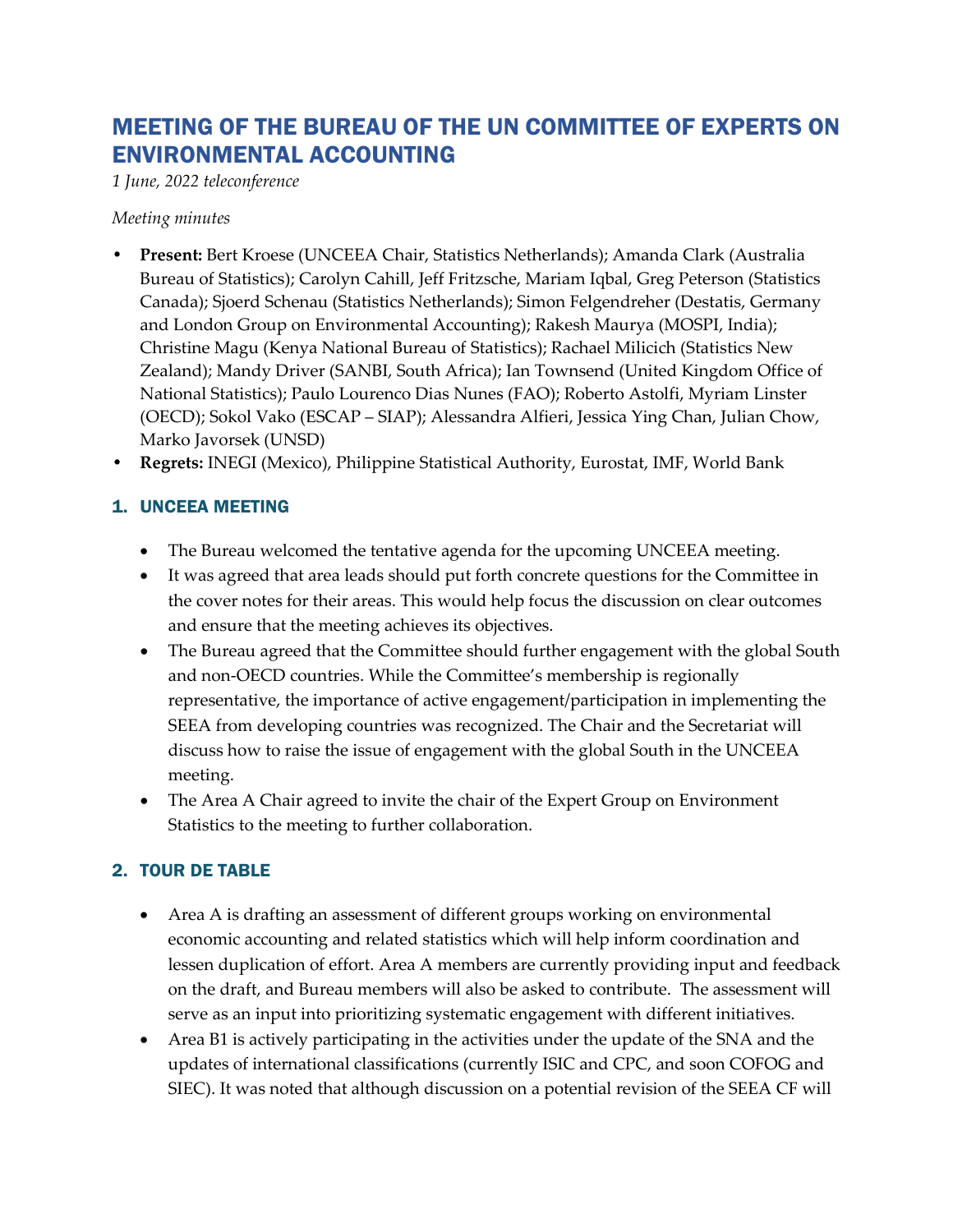not take place until next year's UNCEEA meeting, the SEEA CF TC plans to already start thinking about the issues this year, so as to deliver a concrete proposal for next year's meeting.

- The Bureau welcomed Mandy Driver, South African National Biodiversity Institute, as the new chair of Area B2. The focus of the SEEA EA TC work is now on SEEA EA implementation. The SEEA EA TC now has two subgroups, one on forest and one on ocean, both of which have been meeting regularly. The SEEA EA TC has also participated in meetings on the revision of ISIC and CPC.
- With regards to biodiversity, the technical committee continues to engage with the CBD Secretariat on the monitoring framework for the post-2020 global biodiversity framework (currently under development), with an expert group meeting on the monitoring framework and indicators being held by CBD at the end of June. Several members of the UNCEEA have been nominated to participate in the workshop, and accepted nominees should be informed soon.
- Area B2 (in particular the subgroup on forest) is also engaging with the UN Decade on Ecosystem Restoration, including its Task Force on Monitoring (chaired by FAO) and Task Force on Finance (chaired by the World Bank).
- The technical committee is also beginning to plan for the Forum of Experts on Ecosystem Accounting (to be held at the beginning of December).
- Area C has recently disseminated pilot air emission account (OECD) and physical energy flow account (UNSD) questionnaires to a small group of countries. Once finalized, these questionnaires will be used for global data collection as well as for the relevant Data Gaps Initiative (DGI) recommendations. OECD and UNSD are currently analyzing the results of the pilot and implementing a common strategy for validation, which ensures that the same approach will be taken across organizations. These efforts at joint validation will also be shared with Eurostat. In addition, Area C has started global data collection for material flow accounts (UNEP). Finally, there has been progress made in developing a collaborative programme on land cover with the engagement of different international agencies, including FAO and UNCCD.
- The Bureau welcomed Christine Magu and Sokol Vako as co-chairs for Area D. Area D plans to meet quarterly from now on, and one of the first activities has been setting up a database that members can update. This database holds information on country compilation (derived from the Global Assessment), planned activities by regional commissions and other international partners and contact information for SEEA focal points. The group also plans to update the SEEA CF implementation guide and provide support for the administration of the 2022 Global Assessment.
- Area E is currently conducting a landscape assessment of business accounting initiatives relevant to the SEEA. The group will use this assessment to determine which initiatives to prioritize. The assessment will be presented during the UNCEEA meeting, and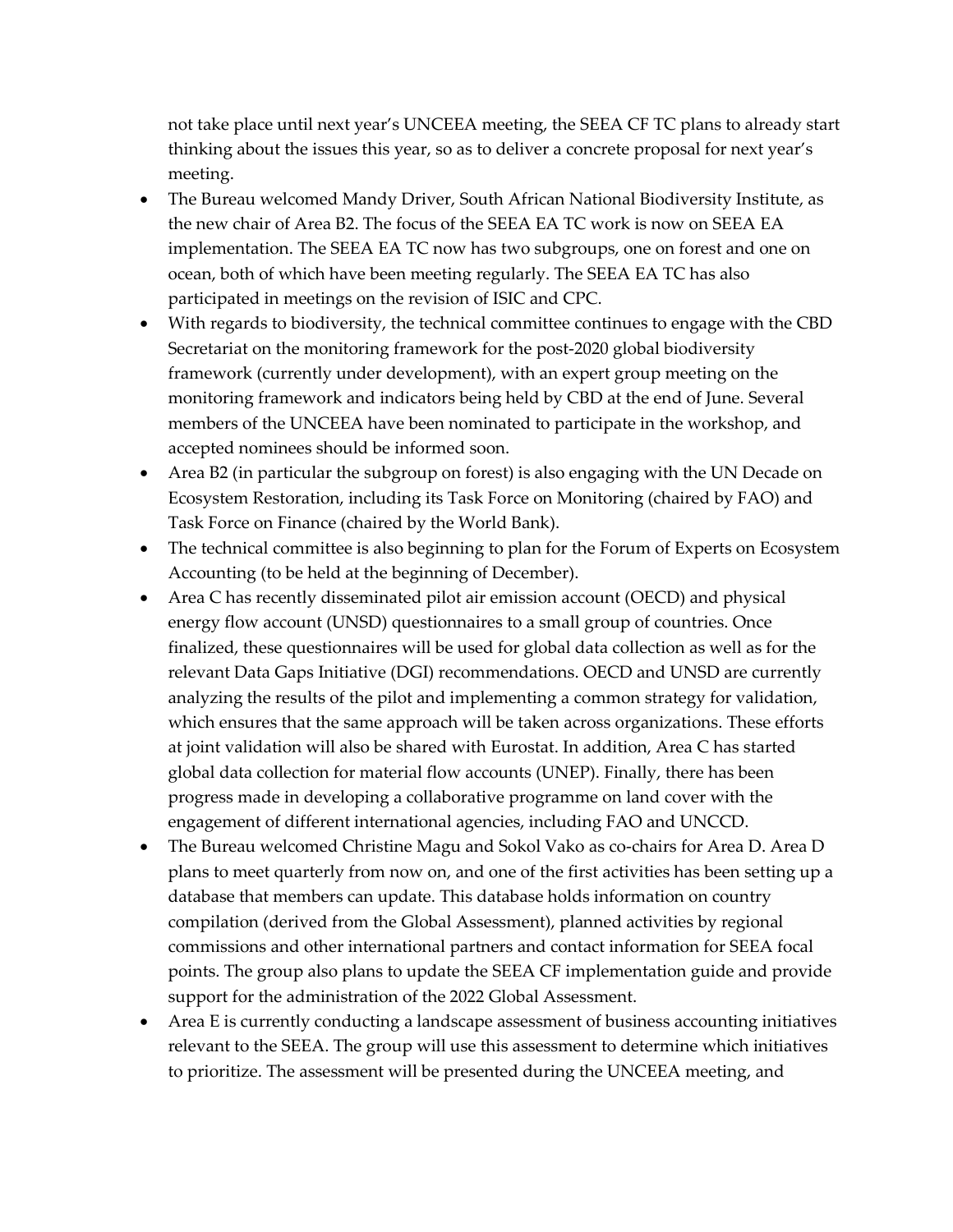initiatives such as the Task Force for Nature Related Financial Disclosures will also be presented.

• The London Group on Environmental Accounting has recently completed its call for papers and received 17 abstracts. The meeting is planned for 26 to 29 September in Bonn. The Bureau agreed that the meeting would be a good opportunity to discuss issues such as the revisions of international classifications and SEEA-related issues in the update of the 2008 SNA.

#### 3. ARIES SECTOR HUB

- UNSD introduced the ARIES Sector Hub, which is designed to further the development and use of the ARIES for SEEA through a collaboration between UNSD, the U.S. Geological Survey, the Basque Centre for Climate Change and the Donostia International Physics Centre, in support of the UN Global Platform. The sector hub will be established under the aegis of the UNCEEA and UN Committee on Big Data. It will have a multi-stakeholder advisory committee which will focus on strategic issues.
- The news of the sector hub was welcomed. At the same time, it was noted that both the benefits and disadvantages of using big data and earth observation should be clearly communicated to countries, and that there is not a "one-size-fits-all" approach to ecosystem accounting. It was stressed that the data generated for compiling ecosystem accounts from global data sets should be nationally owned and, where possible, improved with national data.
- It was suggested that the sector hub partners consider inviting representatives from the ecological community to the advisory board, in addition to representatives from the geospatial, statistical and big data communities.
- **Action:** Bureau members are kindly requested to provide any written comments on the ToR by Monday, 13 June. Involvement from Bureau members in the sector hub is also welcome.

#### 4. AOB

- Bureau members congratulated the Chair on his upcoming appointment as Chief Statistician and Data Officer and Director of the Statistics Department of the IMF. The upcoming UNCEEA meeting will be the Chair's last meeting, and the search is ongoing for a new chair. The Chair and Secretariat are exploring the possibility of having cochairs—one from a developing country and one from a developed country.
- High-level Political Forum (HLPF): The UNCEEA and the UN Committee of Experts on Public Administration (CEPA) plan to organize a joint side event to the HLPF on how natural capital accounting can be used as a transformational tool to address institutional and governmental fragmentation, in support of a green recovery. Pending confirmation, the side event will take place the week of 11 July.